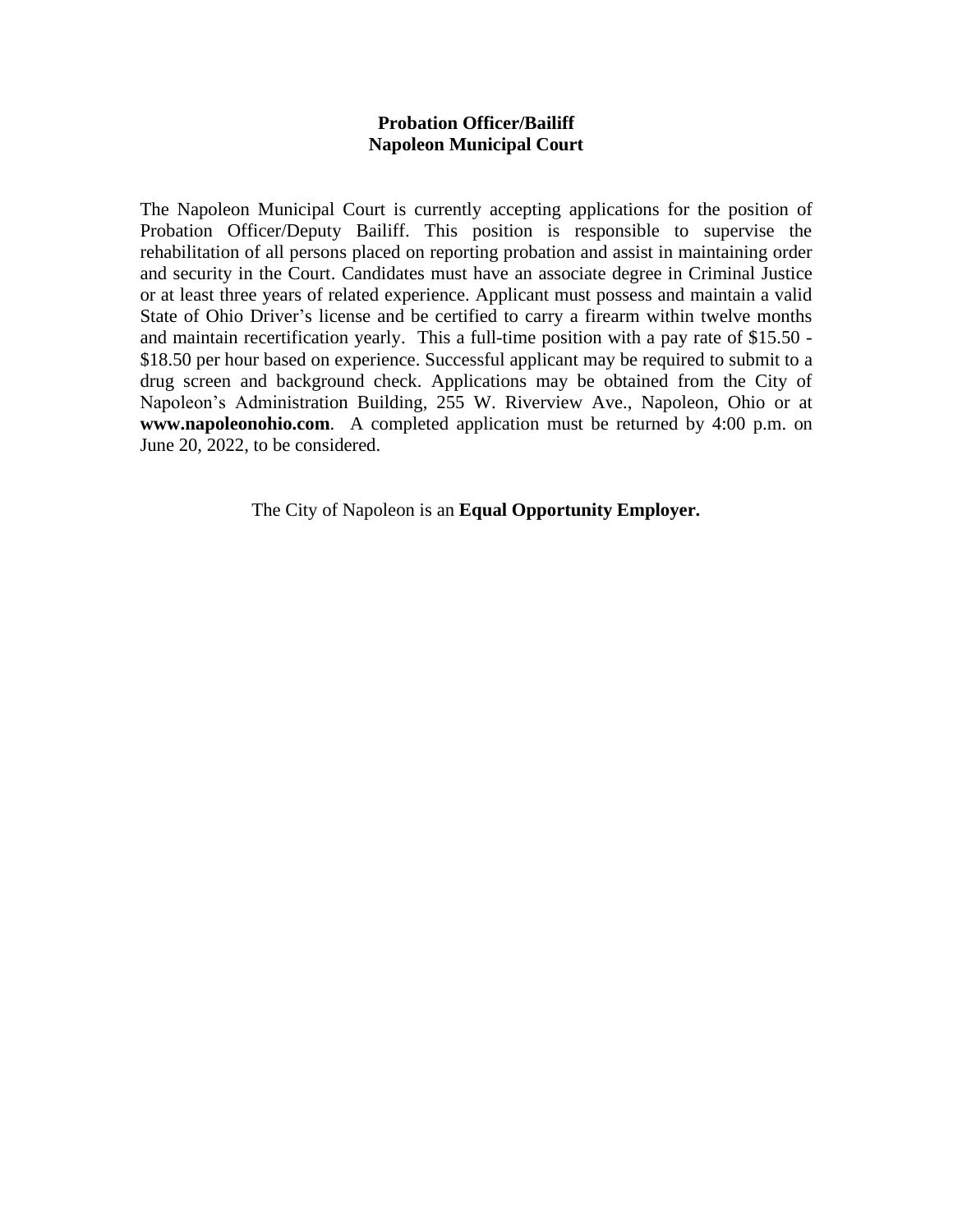## **DEPUTY BAILIFF/PROBATION OFFICER**

| <b>DEPARTMENT:</b>    | <b>Municipal Court</b>          |
|-----------------------|---------------------------------|
| <b>REPORTS TO:</b>    | Judge                           |
| <b>FLSA STATUS:</b>   | Hourly (Non-Exempt)             |
| <b>CIVIL SERVICE:</b> | Un-Classified (Non-Competitive) |
| <b>UNION:</b>         | Non-Bargaining                  |
| <b>APPROVED BY:</b>   | Judge Elizabeth Schuller        |
| <b>LAST UPDATED:</b>  | May 23, 2022                    |
|                       |                                 |

#### **SUMMARY**

Works under the direction of the Court Bailiff and the Probation Officer to perform the duties for the Napoleon Municipal Court. This position will work part-time as a Deputy Bailiff and parttime as a Probation Officer to be considered a full-time employee.

**ESSENTIAL DUTIES AND RESPONSIBILITIES** include the following. Other duties may be assigned not specifically listed here:

Deputy Bailiff:

- Assists in maintaining order, security, and cleanliness in the Court.
- Assists with the security of any prisoners that are being held on the premises under the direction of the Court Bailiff.
- Handles the transport of any Correction Center of Northwest Ohio (CCNO) trustees working at the Municipal Court from the Sheriff's office to the court and their return. Acts as a Transport Officer for CCNO trustees when required.
- Assists in administering oaths to witnesses and jurors when required and receives verdicts in the same manner and form and to the extent as the Clerk or Deputy Clerks of the Court.
- Assists in executing warrants, writs, and other process as directed by any proper and lawful authority.
- Assists in the approval of all undertaking and bonds given in actions of replevin and all redelivery bonds in attachment.
- Assists with the Community Service Program by coordinating other locations where offenders could provide community service and work with the Clerk's office in tracking the hours served.
- Assists in sending referrals to alcohol/drug and domestic violence agencies.
- Serves as the Court Bailiff when required due to the absence of the regular full-time Court Bailiff.
- Performs other duties as directed by the Judge.

Probation Officer:

- Supervise the rehabilitation of all persons place on REPORTING probation by the Judge.
- Generate individualized case plans via utilization of the Ohio Risk Assessment Systems in conjunction with outside treatment agencies.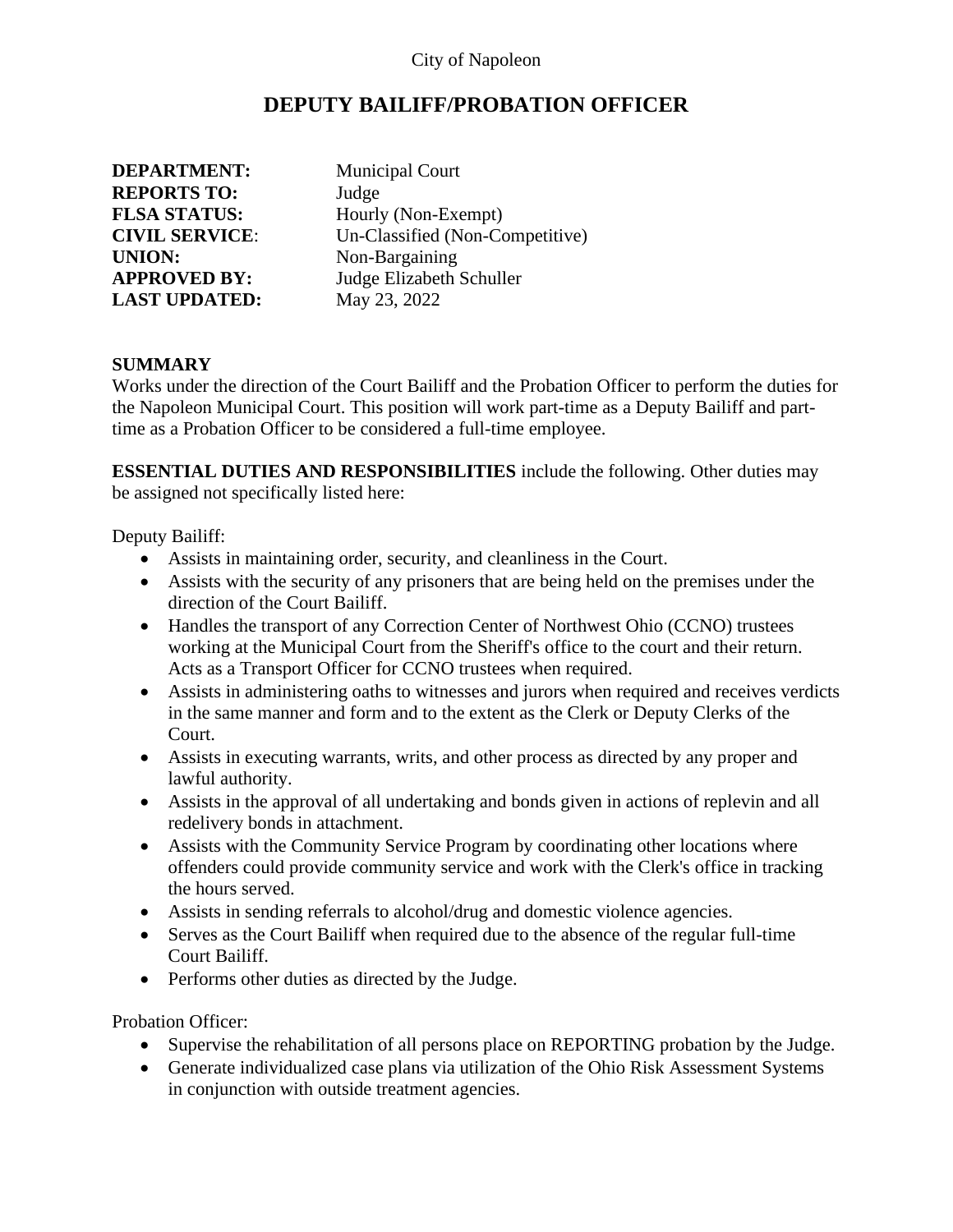- Make referrals/recommendations as necessary and assists offenders and/or families in locating requested and/or mandatory services.
- Record all contacts with the probationer, counseling agencies and others, whether regularly scheduled appointments in the office, personal visits to the home or phone calls to or from.
- Monitor incoming progress memos to determine which the Judge needs to see, such as non-compliant persons, potential closure on compliant persons, etc., and which the Judge does not need to see, such as those with positive comments but not yet completed.
- Facilitate the implementation of court ordered rehabilitation programs, in-patient treatment programs, and electronic home monitoring.
- Arrange for diagnostic psychological/psychiatric assessments as ordered by the Judge to determine capability to stand trial.
- Research, investigate, and preparation of probation violation reports.
- Prepare court ordered pre/post sentence investigations when ordered by the Judge.
- Conduct periodic screening for drug and alcohol use by offenders.
- Participate in court hearings involving violations and other hearings as required.

## **QUALIFICATIONS**

- Must be 21 years of age or older.
- Must be Ohio Risk Assessment Systems certified or willing to obtain certification within twelve (12) months of employment.
- Have a thorough knowledge of the Court procedures; tact in dealing with litigants and the general public.

## **EDUCATION and/or EXPERIENCE**

- Associate degree or higher in Criminal Justice or related field or three (3) years of experience in the criminal justice system.
- Working knowledge of the criminal justice system.

## **CERTIFICATES AND LICENSING**

- Must possess a valid State of Ohio driver's license.
- Must be certified to carry a firearm and the ability to be bonded.
- Firearms qualification within twelve (12) months of employment and maintain recertification yearly.
- Complete 12 probation courses with the Supreme Court within twelve (12) months of employment.

## **PHYSICAL DEMANDS**

• Must be able to physically control disorderly persons

#### **WORK ENVIRONMENT**

• Generally, work is performed inside the court; however, duties will require travel from time to time.